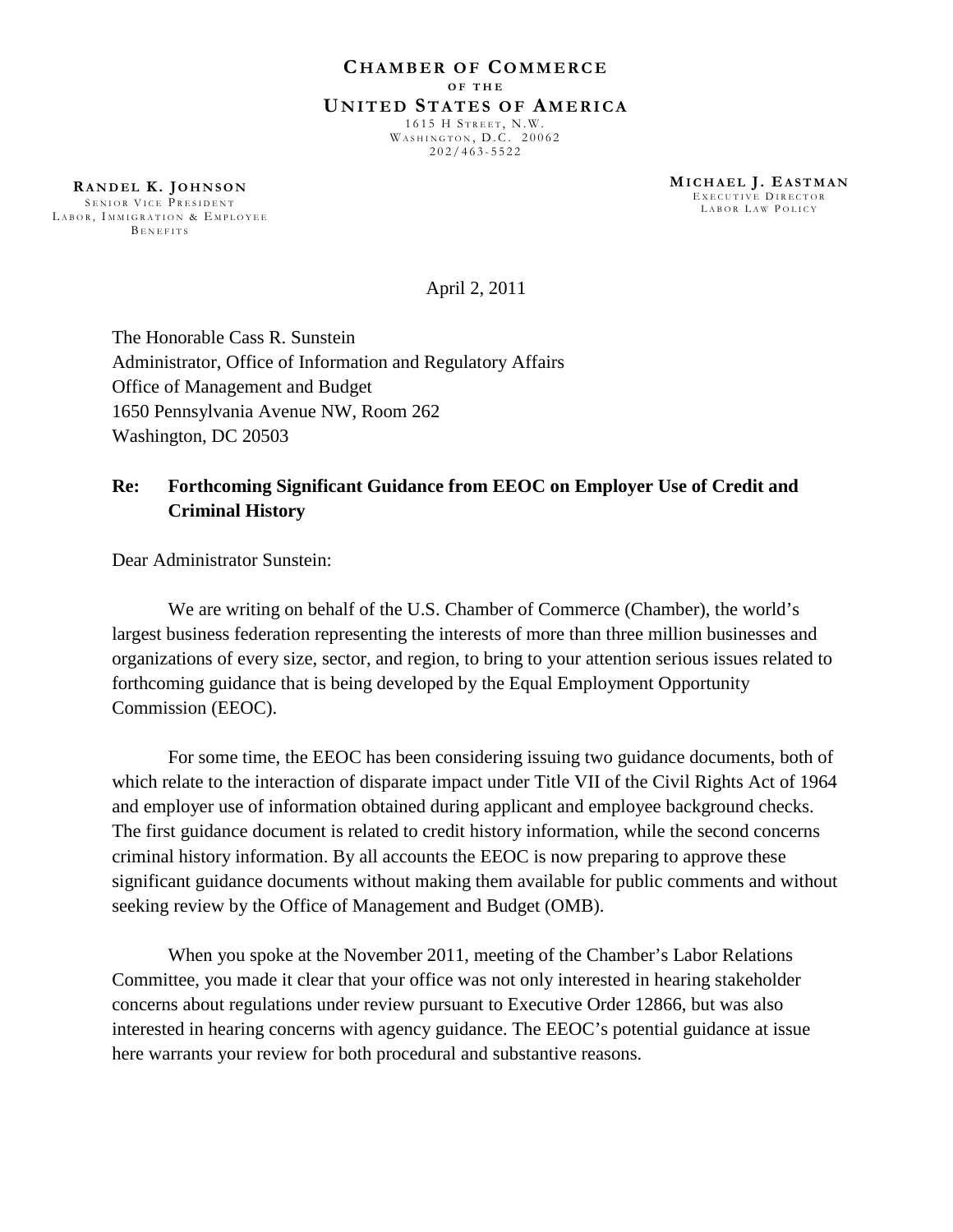As a procedural matter, the EEOC has not shared its draft guidance for the opportunity to provide comment. To be sure, the EEOC has held public meetings on the very broad topics of employer use of background checks including credit or criminal history. Likewise, various agency Commissioners have held meetings with stakeholders to hear concerns. However, at this stage, members of the public can only guess as to the direction that the guidance will take. This is contrary to the strong policy favoring pre-adoption notice and comment on guidance documents. As the OMB has stated:

Pre-adoption notice-and-comment can be most helpful for significant guidance documents that are particularly complex, novel, consequential, or controversial. Agencies also are encouraged to consider notice-and-comment procedures for interpretive significant guidance documents that effectively would extend the scope of the jurisdiction the agency will exercise, alter the obligations or liabilities of private parties, or modify the terms under which the agency will grant entitlements. As it does for legislative rules, providing pre-adoption opportunity for comment on significant guidance documents can increase the quality of the guidance and provide for greater public confidence in and acceptance of the ultimate agency judgments. $<sup>1</sup>$  $<sup>1</sup>$  $<sup>1</sup>$ </sup>

The guidance documents under consideration by the EEOC satisfy the above criteria. It is without question that they involve complex areas of the law and will be very consequential to employers, employees, and those in the business of performing background checks or collecting and disseminating relevant information. They are also likely to be extremely controversial. Preadoption notice and comment has a good chance at helping the agency arrive at guidance that better reflects the law while limiting controversial elements of the proposal.

We would also draw your attention to unfortunate past practice by the EEOC in developing and maintaining guidance. In 1997, the EEOC adopted its *Policy Statement on Mandatory Binding Arbitration of Employment Discrimination Disputes as a Condition of Employment.*<sup>[2](#page-1-1)</sup> This document opines that pre-dispute binding arbitration as a condition of employment is inconsistent with Title VII and that therefore the Commission would "closely scrutinize" all charges involving an arbitration agreement to see if it was entered into "under coercive circumstances (e.g., as a condition of employment)." The Commission did not enter into pre-adoption notice and comment at the time.

<span id="page-1-0"></span><sup>&</sup>lt;sup>1</sup> Office of Management and Budget, Final Bulletin for Agency Good Guidance Practices, 72 Fed. Reg. 3432, 3438 (Jan. 25, 2007).

<span id="page-1-1"></span><sup>&</sup>lt;sup>2</sup> Available at: http://www.eeoc.gov/policy/docs/mandarb.html.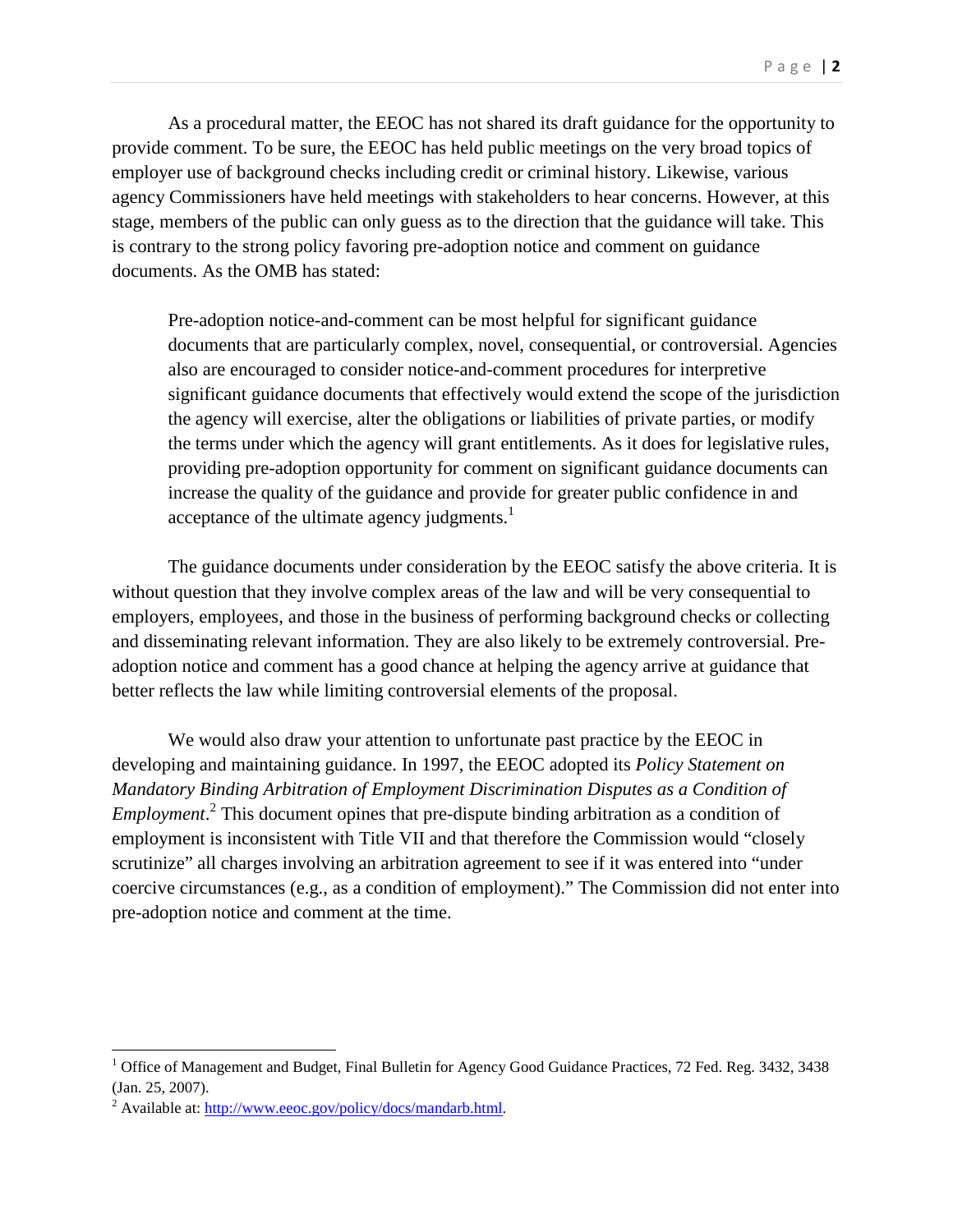Courts have now uniformly rejected this guidance and its inconsistency with federal law is no longer subject to legitimate debate.<sup>[3](#page-2-0)</sup> Yet, the Policy Statement remains the position of the Commission and is still displayed on its website without any notation that courts have uniformly rejected it. How many employers changed behaviors based on the unlawful guidance? How many instead choose to settle allegations that they had violated the law? How many chose to litigate the matter? How much did it cost them?

Chamber members have significant concerns that the guidance under consideration by the EEOC will not interpret Title VII in a fair and balanced manner. Intervention at this stage can help ensure that any guidance the EEOC adopts in these areas will not follow in the unfortunate footsteps of its binding arbitration guidance.

Of course, we also have serious substantive concerns about the guidance under consideration. Some stakeholders, for example, have claimed that employer use of credit history, forexample, can never be appropriate under Title VII[.](#page-2-1)<sup>4</sup> Others have argued that employers should not be allowed to consider criminal conviction records of a certain age or that employers only consider criminal conviction history at the final stages of the hiring process.<sup>[5](#page-2-2)</sup> Clearly agency guidance does not have the force and effect of law and is not entitled to great deference by courts. However, as enforcement guidance, the agency can be expected to enforce Title VII according to the terms of the guidance and there can be no doubt that the EEOC expects any such guidance to significantly alter employer practices.

Employers are concerned that the anticipated guidance will remove or significantly limit the use of two important tools that employers use in hiring and related decisions. The impact could be significant both in terms of costs but also in terms of increased exposure and risk to coworkers, customers and clients, and the public. We believe it is extremely likely that either guidance, standing alone, would easily meet the threshold to be considered economically significant. In addition, these guidance documents could well conflict with the myriad state and federal laws that recommend or require that employers perform comprehensive background checks, including on credit or criminal conviction history. Obviously, such an outcome raises serious concerns for employers.

<span id="page-2-0"></span><sup>&</sup>lt;sup>3</sup> See, e.g., EEOC v. Luce, Forward, Hamilton & Scripps, 345 F.3d 742, 748 ("All of the other circuits have concluded that Title VII does not bar compulsory arbitration agreements.").

<span id="page-2-1"></span><sup>&</sup>lt;sup>4</sup> See, e.g., Chi Chi Wu, National Consumer Law Center, testimony before the Equal Employment Opportunity Commission, Employer Use of Credit History as a Screening Tool (Oct. 20, 2010) ("The EEOC should issue written guidance barring or restricting the use of credit reports in employment as discriminatory."), available at: http://www.eeoc.gov/eeoc/meetings/10-20-10/wu.cfm.

<span id="page-2-2"></span><sup>&</sup>lt;sup>5</sup> See, e.g., Maurice Emsellem, National Employment Law Project, testimony before the U.S. House of Representatives, Committee on the Judiciary, Subcommittee on Crime, Terrorism, and Homeland Security at 6-7 (April 26, 2007), available at: http://nelp.3cdn.net/09844c01251e45bbf4\_6gm6ii9ld.pdf.